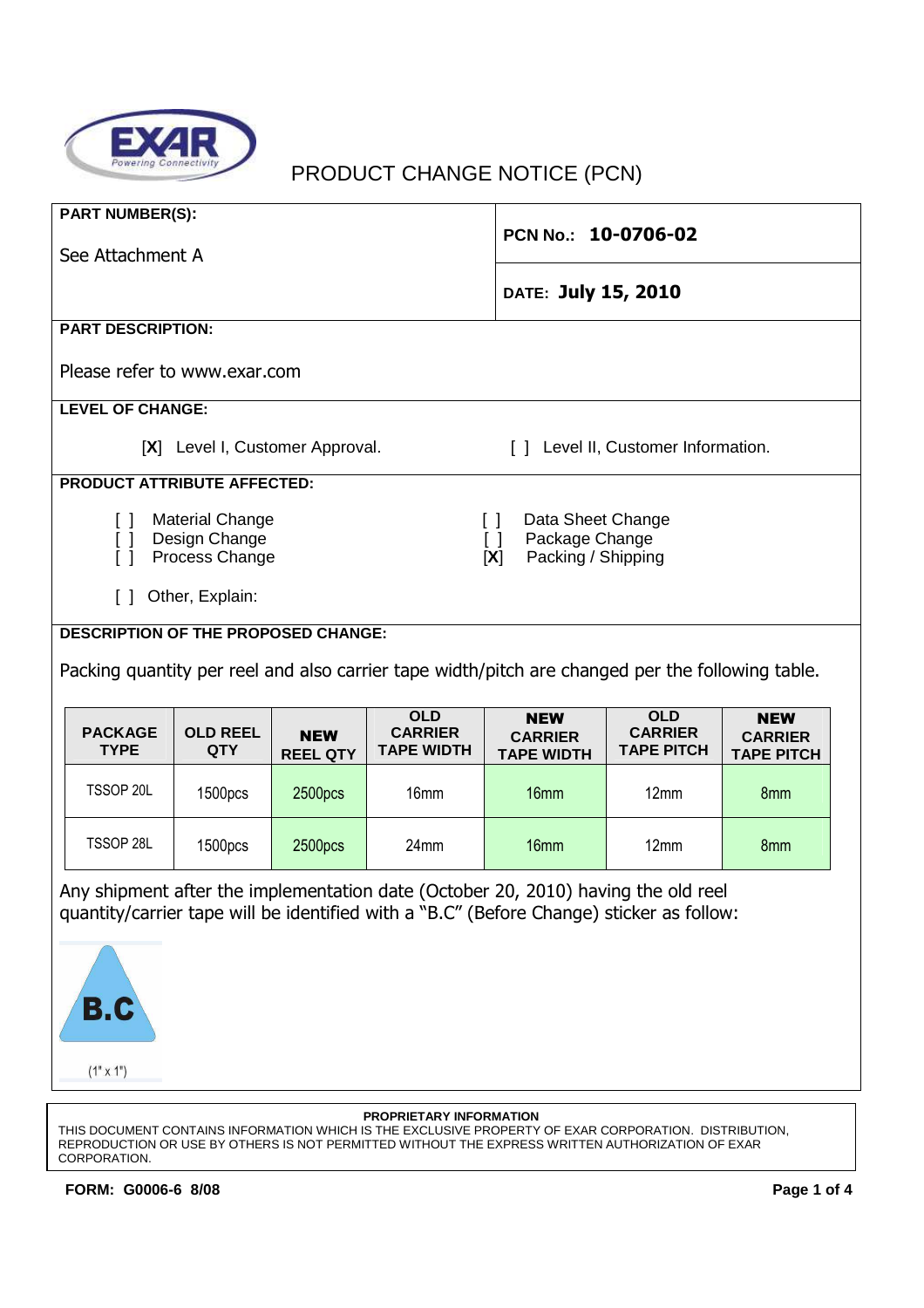

### PRODUCT CHANGE NOTICE

| <b>REASON FOR CHANGE:</b>  |                                  |
|----------------------------|----------------------------------|
| Standardization            |                                  |
|                            |                                  |
| DATE OF SAMPLES AVAILABLE: | DATE OF QUALIFICATION COMPLETED: |
| N/A                        | N/A                              |
|                            |                                  |

#### **PROPRIETARY INFORMATION**

THIS DOCUMENT CONTAINS INFORMATION WHICH IS THE EXCLUSIVE PROPERTY OF EXAR CORPORATION. DISTRIBUTION, REPRODUCTION OR USE BY OTHERS IS NOT PERMITTED WITHOUT THE EXPRESS WRITTEN AUTHORIZATION OF EXAR CORPORATION.

٦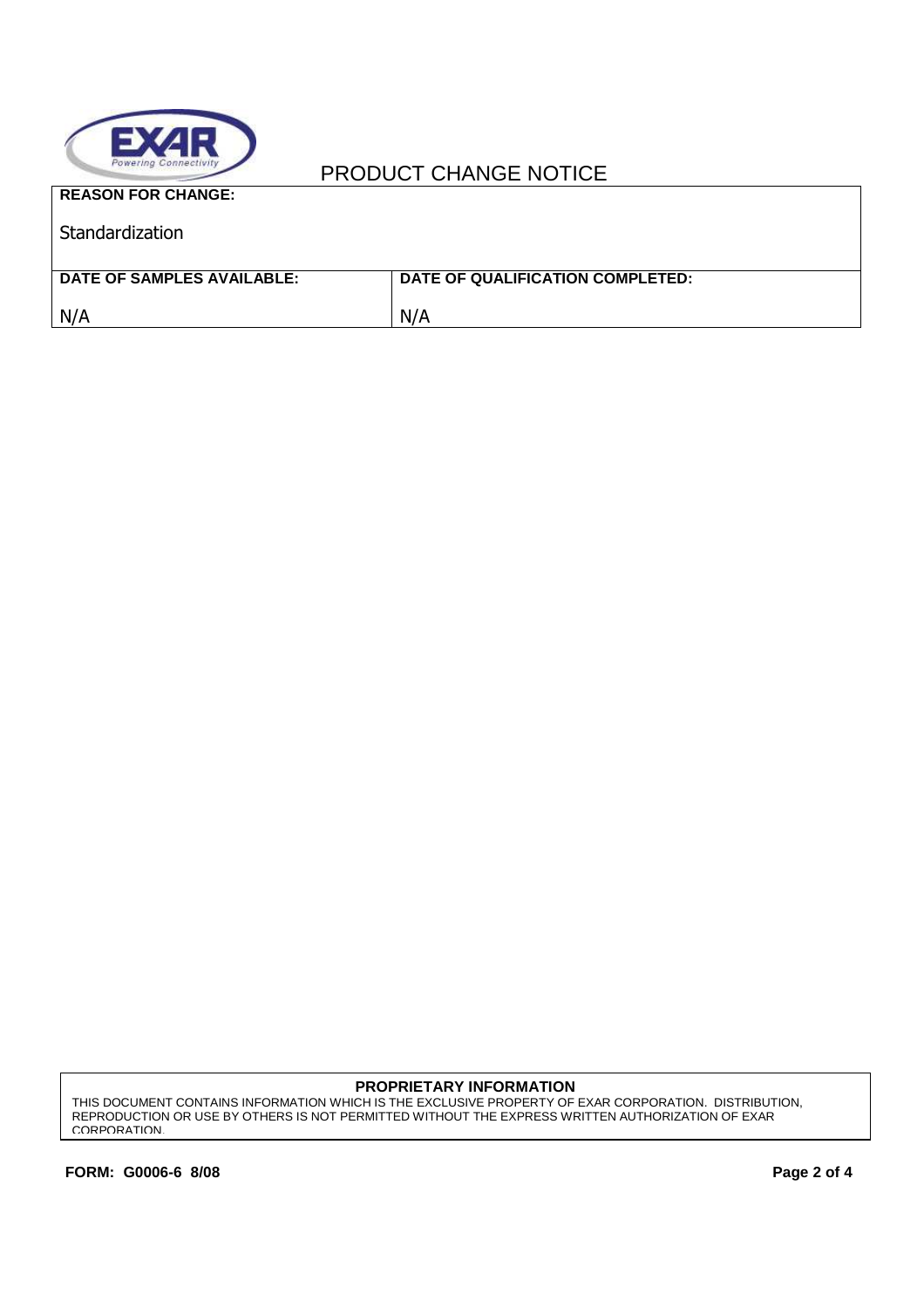

### PRODUCT CHANGE NOTICE

| <b>ESTIMATED CHANGE DATE OR DATE</b><br>CODE:                                                                                                                                                                                                              | <b>SUPPORTING DATA:</b>                       |  |  |  |
|------------------------------------------------------------------------------------------------------------------------------------------------------------------------------------------------------------------------------------------------------------|-----------------------------------------------|--|--|--|
| October 20, 2010                                                                                                                                                                                                                                           | Internal documentation                        |  |  |  |
| <b>STANDARD DISTRIBUTION</b><br>[X]                                                                                                                                                                                                                        | <b>CUSTOM DISTRIBUTION</b><br>$\lceil \rceil$ |  |  |  |
| PERSON TO CONTACT WITH QUESTIONS:                                                                                                                                                                                                                          |                                               |  |  |  |
| <b>LISA BEDARD</b><br><b>Exar Corporation</b><br>1 Holiday Avenue<br>West Tower, Suite 450<br>Pointe-Claire, Quebec H9R 5N3<br>Tel: (514) 429-1010 ext 210<br>Fax: (514) 695-2548<br>lisa.bedard@exar.com<br>Please acknowledge receipt of this PCN.       |                                               |  |  |  |
| Acknowledged:                                                                                                                                                                                                                                              |                                               |  |  |  |
| Signature                                                                                                                                                                                                                                                  |                                               |  |  |  |
| <b>Printed Name</b>                                                                                                                                                                                                                                        |                                               |  |  |  |
| Company                                                                                                                                                                                                                                                    |                                               |  |  |  |
| <b>Title</b>                                                                                                                                                                                                                                               |                                               |  |  |  |
| <b>Date</b>                                                                                                                                                                                                                                                |                                               |  |  |  |
| Approved <b>Not Approved</b> (Approved/Not Approved section not applicable and should be removed for all Level II PCNs)                                                                                                                                    |                                               |  |  |  |
| <b>Comments:</b>                                                                                                                                                                                                                                           |                                               |  |  |  |
| <b>PROPRIETARY INFORMATION</b><br>THIS DOCUMENT CONTAINS INFORMATION WHICH IS THE EXCLUSIVE PROPERTY OF EXAR CORPORATION. DISTRIBUTION,<br>REPRODUCTION OR USE BY OTHERS IS NOT PERMITTED WITHOUT THE EXPRESS WRITTEN AUTHORIZATION OF EXAR<br>CORPORATION |                                               |  |  |  |